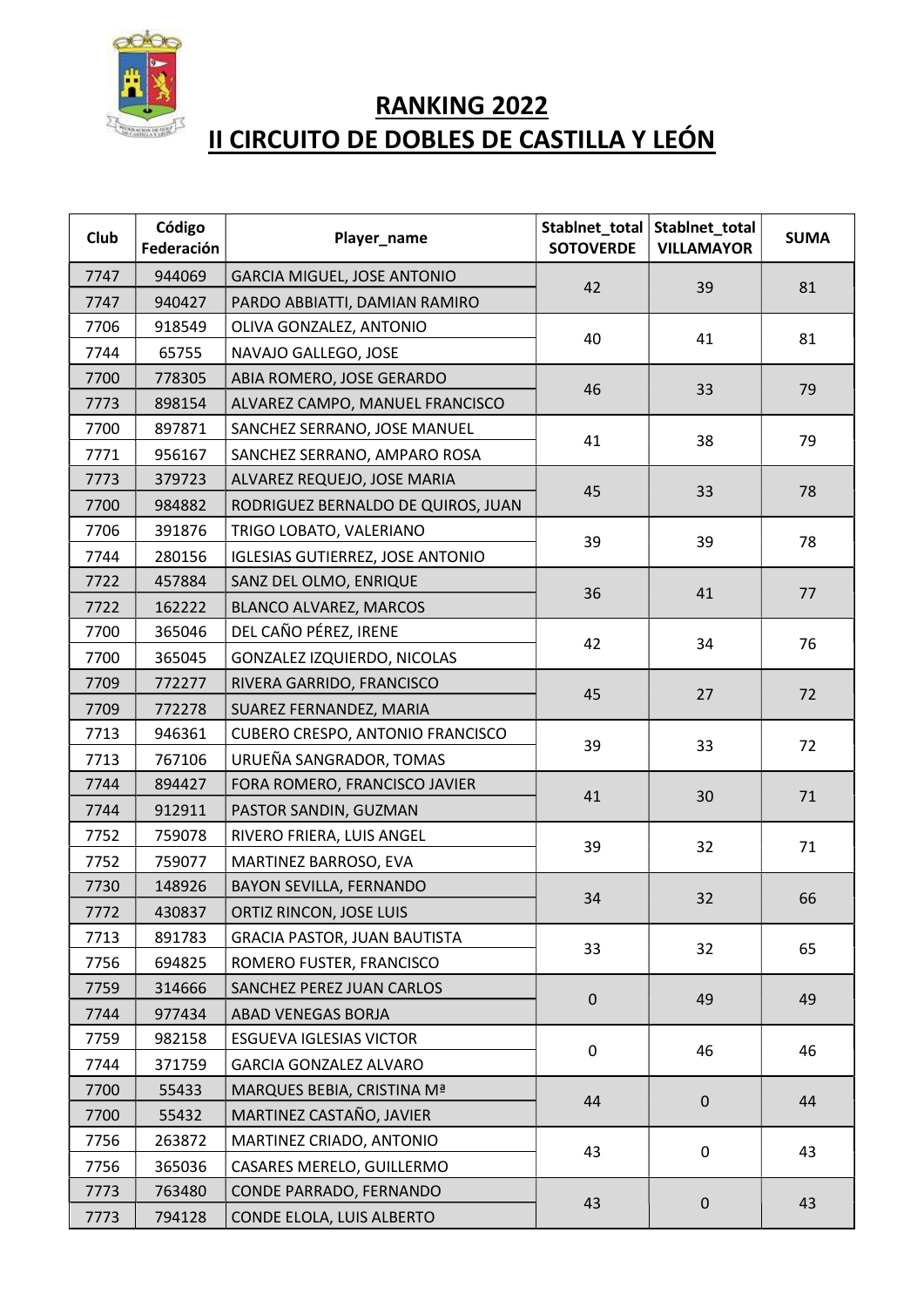| SANCHEZ PALLA, PILAR<br>7709<br>406232<br>GARCIA CUETO, ADOLFO URBANO<br>7770<br>413355<br>43<br>$\mathbf 0$<br>43<br>FERNANDEZ IBAN, JUSTINA<br>7770<br>413356<br>RUBIO MONTAÑA, RAFAEL<br>7773<br>959555<br>43<br>$\mathbf 0$<br>43<br>RAMOS GARCIA, JOSE RAMON<br>7773<br>923259<br>7707<br>241875<br>GONZALEZ RODRIGUEZ, FELIX ANTONIO<br>42<br>$\pmb{0}$<br>42<br>7707<br>958090<br><b>GOMEZ HERNANDEZ, MIGUEL</b><br>7707<br>903095<br>ENCINAS VALCUENDE, CLAUDIA<br>42<br>$\mathbf 0$<br>42<br>7707<br>814584<br>ENCINAS SANCHEZ, VICTOR MANUEL<br>7770<br>149280<br>ELOSUA DE JUAN, PILAR<br>42<br>$\pmb{0}$<br>42<br>RODRIGUEZ GONZALEZ, Mª YOLANDA<br>7770<br>383015<br>REGUEIRA GARCIA, JOSE LUIS<br>7773<br>912764<br>42<br>$\mathbf 0$<br>42<br>7773<br>987912<br>DIAZ ANDRES, PABLO<br>MARTIN GARCIA, DAN<br>7773<br>451507<br>42<br>$\mathbf 0$<br>42<br>CRUZ GONZALEZ, MARINA<br>958224<br>7773<br>741826<br>7773<br>DIEZ DE BLAS, FERNANDO 43<br>42<br>$\mathbf 0$<br>42<br><b>CM00</b><br>760399<br>HIERRO MARTIN, JOSE MIGUEL<br>7700<br>369717<br>BERMEJO BARRIOS, ANGEL<br>41<br>$\mathbf 0$<br>41<br>106170<br>RODRIGUEZ RODRIGUEZ, JOSE<br>7773<br>7709<br>283725<br>HERNANDEZ GAJATE, MANUEL<br>41<br>$\boldsymbol{0}$<br>41<br>283726<br>VALBUENA RODRIGO, MARIA YOLANDA<br>7709<br>7752<br>775854<br><b>GARCIA NOVELLA, JAVIER</b><br>41<br>$\mathbf 0$<br>41<br>MARTIN CALZADA, IRENE<br>7752<br>957811<br>GARCIA MUÑOZ, VICENTE<br>759832<br>7773<br>41<br>$\mathsf{O}\xspace$<br>41<br>BERNALDEZ MARTIN, FRANCISCO DE BORJ<br>7707<br>786855<br>937034<br>PEREZ SAN JOSE, PEDRO MIGUEL<br>7773<br>41<br>$\pmb{0}$<br>41<br>7700<br>428322<br><b>GARCIA POTENTE, JESUS</b><br>759661<br>7738<br>ESTEBAN GONZALEZ, ESPERANZA<br>41<br>$\mathbf 0$<br>41<br>7770<br>748691<br>RAMIREZ HUERGA, ERVIGIA<br><b>CM18</b><br>166323<br>MORAN DEL CORRAL, CESAR<br>41<br>$\mathbf 0$<br>41<br>947147<br>FERNANDEZ MAESTRO, PABLO<br>7773<br>7707<br>REDONDO MERINERO, DOMINGO<br>146628<br>$\mathbf 0$<br>40<br>40<br>7707<br>363836<br>NILSSON, ANDRE<br>PEÑA DE LA PEÑA, ALVARO<br>7706<br>791847<br>40<br>$\pmb{0}$<br>40<br>PEÑA DE LA PEÑA, ALBERTO<br>972569<br>7706<br>436038<br>CORUJO SIMAL, FERNANDO<br>7738<br>40<br>$\mathbf 0$<br>40<br>7738<br>446563<br>PANIAGUA ECHEVARRIA, CHRISTIAN<br>VAZQUEZ DE PRADA MARTINEZ, JESUS<br>7700<br>970921<br>40<br>$\pmb{0}$<br>40<br>942328<br>7773<br>POLANCO IZQUIERDO, ALBERTO<br>HENS LORITE DAVID<br>7706<br>934472<br>$\mathbf 0$<br>40<br>40<br>940604<br>TRUJILLO GOMEZ JOSE MANUEL<br>7744<br>462599<br>7770<br>LINDE MENENDEZ, VICTOR<br>39<br>39<br>$\mathbf 0$<br>7770<br>451444<br>PEREZ LOPEZ, DOMINGO | 7709 | 406234 | REGUERAS ESCUDERO, ELIAS | 43 | $\mathbf 0$ | 43 |
|---------------------------------------------------------------------------------------------------------------------------------------------------------------------------------------------------------------------------------------------------------------------------------------------------------------------------------------------------------------------------------------------------------------------------------------------------------------------------------------------------------------------------------------------------------------------------------------------------------------------------------------------------------------------------------------------------------------------------------------------------------------------------------------------------------------------------------------------------------------------------------------------------------------------------------------------------------------------------------------------------------------------------------------------------------------------------------------------------------------------------------------------------------------------------------------------------------------------------------------------------------------------------------------------------------------------------------------------------------------------------------------------------------------------------------------------------------------------------------------------------------------------------------------------------------------------------------------------------------------------------------------------------------------------------------------------------------------------------------------------------------------------------------------------------------------------------------------------------------------------------------------------------------------------------------------------------------------------------------------------------------------------------------------------------------------------------------------------------------------------------------------------------------------------------------------------------------------------------------------------------------------------------------------------------------------------------------------------------------------------------------------------------------------------------------------------------------------------------------------------------------------------------------------------------------------------------------------------------------------------------------------------------------------------------------------------|------|--------|--------------------------|----|-------------|----|
|                                                                                                                                                                                                                                                                                                                                                                                                                                                                                                                                                                                                                                                                                                                                                                                                                                                                                                                                                                                                                                                                                                                                                                                                                                                                                                                                                                                                                                                                                                                                                                                                                                                                                                                                                                                                                                                                                                                                                                                                                                                                                                                                                                                                                                                                                                                                                                                                                                                                                                                                                                                                                                                                                             |      |        |                          |    |             |    |
|                                                                                                                                                                                                                                                                                                                                                                                                                                                                                                                                                                                                                                                                                                                                                                                                                                                                                                                                                                                                                                                                                                                                                                                                                                                                                                                                                                                                                                                                                                                                                                                                                                                                                                                                                                                                                                                                                                                                                                                                                                                                                                                                                                                                                                                                                                                                                                                                                                                                                                                                                                                                                                                                                             |      |        |                          |    |             |    |
|                                                                                                                                                                                                                                                                                                                                                                                                                                                                                                                                                                                                                                                                                                                                                                                                                                                                                                                                                                                                                                                                                                                                                                                                                                                                                                                                                                                                                                                                                                                                                                                                                                                                                                                                                                                                                                                                                                                                                                                                                                                                                                                                                                                                                                                                                                                                                                                                                                                                                                                                                                                                                                                                                             |      |        |                          |    |             |    |
|                                                                                                                                                                                                                                                                                                                                                                                                                                                                                                                                                                                                                                                                                                                                                                                                                                                                                                                                                                                                                                                                                                                                                                                                                                                                                                                                                                                                                                                                                                                                                                                                                                                                                                                                                                                                                                                                                                                                                                                                                                                                                                                                                                                                                                                                                                                                                                                                                                                                                                                                                                                                                                                                                             |      |        |                          |    |             |    |
|                                                                                                                                                                                                                                                                                                                                                                                                                                                                                                                                                                                                                                                                                                                                                                                                                                                                                                                                                                                                                                                                                                                                                                                                                                                                                                                                                                                                                                                                                                                                                                                                                                                                                                                                                                                                                                                                                                                                                                                                                                                                                                                                                                                                                                                                                                                                                                                                                                                                                                                                                                                                                                                                                             |      |        |                          |    |             |    |
|                                                                                                                                                                                                                                                                                                                                                                                                                                                                                                                                                                                                                                                                                                                                                                                                                                                                                                                                                                                                                                                                                                                                                                                                                                                                                                                                                                                                                                                                                                                                                                                                                                                                                                                                                                                                                                                                                                                                                                                                                                                                                                                                                                                                                                                                                                                                                                                                                                                                                                                                                                                                                                                                                             |      |        |                          |    |             |    |
|                                                                                                                                                                                                                                                                                                                                                                                                                                                                                                                                                                                                                                                                                                                                                                                                                                                                                                                                                                                                                                                                                                                                                                                                                                                                                                                                                                                                                                                                                                                                                                                                                                                                                                                                                                                                                                                                                                                                                                                                                                                                                                                                                                                                                                                                                                                                                                                                                                                                                                                                                                                                                                                                                             |      |        |                          |    |             |    |
|                                                                                                                                                                                                                                                                                                                                                                                                                                                                                                                                                                                                                                                                                                                                                                                                                                                                                                                                                                                                                                                                                                                                                                                                                                                                                                                                                                                                                                                                                                                                                                                                                                                                                                                                                                                                                                                                                                                                                                                                                                                                                                                                                                                                                                                                                                                                                                                                                                                                                                                                                                                                                                                                                             |      |        |                          |    |             |    |
|                                                                                                                                                                                                                                                                                                                                                                                                                                                                                                                                                                                                                                                                                                                                                                                                                                                                                                                                                                                                                                                                                                                                                                                                                                                                                                                                                                                                                                                                                                                                                                                                                                                                                                                                                                                                                                                                                                                                                                                                                                                                                                                                                                                                                                                                                                                                                                                                                                                                                                                                                                                                                                                                                             |      |        |                          |    |             |    |
|                                                                                                                                                                                                                                                                                                                                                                                                                                                                                                                                                                                                                                                                                                                                                                                                                                                                                                                                                                                                                                                                                                                                                                                                                                                                                                                                                                                                                                                                                                                                                                                                                                                                                                                                                                                                                                                                                                                                                                                                                                                                                                                                                                                                                                                                                                                                                                                                                                                                                                                                                                                                                                                                                             |      |        |                          |    |             |    |
|                                                                                                                                                                                                                                                                                                                                                                                                                                                                                                                                                                                                                                                                                                                                                                                                                                                                                                                                                                                                                                                                                                                                                                                                                                                                                                                                                                                                                                                                                                                                                                                                                                                                                                                                                                                                                                                                                                                                                                                                                                                                                                                                                                                                                                                                                                                                                                                                                                                                                                                                                                                                                                                                                             |      |        |                          |    |             |    |
|                                                                                                                                                                                                                                                                                                                                                                                                                                                                                                                                                                                                                                                                                                                                                                                                                                                                                                                                                                                                                                                                                                                                                                                                                                                                                                                                                                                                                                                                                                                                                                                                                                                                                                                                                                                                                                                                                                                                                                                                                                                                                                                                                                                                                                                                                                                                                                                                                                                                                                                                                                                                                                                                                             |      |        |                          |    |             |    |
|                                                                                                                                                                                                                                                                                                                                                                                                                                                                                                                                                                                                                                                                                                                                                                                                                                                                                                                                                                                                                                                                                                                                                                                                                                                                                                                                                                                                                                                                                                                                                                                                                                                                                                                                                                                                                                                                                                                                                                                                                                                                                                                                                                                                                                                                                                                                                                                                                                                                                                                                                                                                                                                                                             |      |        |                          |    |             |    |
|                                                                                                                                                                                                                                                                                                                                                                                                                                                                                                                                                                                                                                                                                                                                                                                                                                                                                                                                                                                                                                                                                                                                                                                                                                                                                                                                                                                                                                                                                                                                                                                                                                                                                                                                                                                                                                                                                                                                                                                                                                                                                                                                                                                                                                                                                                                                                                                                                                                                                                                                                                                                                                                                                             |      |        |                          |    |             |    |
|                                                                                                                                                                                                                                                                                                                                                                                                                                                                                                                                                                                                                                                                                                                                                                                                                                                                                                                                                                                                                                                                                                                                                                                                                                                                                                                                                                                                                                                                                                                                                                                                                                                                                                                                                                                                                                                                                                                                                                                                                                                                                                                                                                                                                                                                                                                                                                                                                                                                                                                                                                                                                                                                                             |      |        |                          |    |             |    |
|                                                                                                                                                                                                                                                                                                                                                                                                                                                                                                                                                                                                                                                                                                                                                                                                                                                                                                                                                                                                                                                                                                                                                                                                                                                                                                                                                                                                                                                                                                                                                                                                                                                                                                                                                                                                                                                                                                                                                                                                                                                                                                                                                                                                                                                                                                                                                                                                                                                                                                                                                                                                                                                                                             |      |        |                          |    |             |    |
|                                                                                                                                                                                                                                                                                                                                                                                                                                                                                                                                                                                                                                                                                                                                                                                                                                                                                                                                                                                                                                                                                                                                                                                                                                                                                                                                                                                                                                                                                                                                                                                                                                                                                                                                                                                                                                                                                                                                                                                                                                                                                                                                                                                                                                                                                                                                                                                                                                                                                                                                                                                                                                                                                             |      |        |                          |    |             |    |
|                                                                                                                                                                                                                                                                                                                                                                                                                                                                                                                                                                                                                                                                                                                                                                                                                                                                                                                                                                                                                                                                                                                                                                                                                                                                                                                                                                                                                                                                                                                                                                                                                                                                                                                                                                                                                                                                                                                                                                                                                                                                                                                                                                                                                                                                                                                                                                                                                                                                                                                                                                                                                                                                                             |      |        |                          |    |             |    |
|                                                                                                                                                                                                                                                                                                                                                                                                                                                                                                                                                                                                                                                                                                                                                                                                                                                                                                                                                                                                                                                                                                                                                                                                                                                                                                                                                                                                                                                                                                                                                                                                                                                                                                                                                                                                                                                                                                                                                                                                                                                                                                                                                                                                                                                                                                                                                                                                                                                                                                                                                                                                                                                                                             |      |        |                          |    |             |    |
|                                                                                                                                                                                                                                                                                                                                                                                                                                                                                                                                                                                                                                                                                                                                                                                                                                                                                                                                                                                                                                                                                                                                                                                                                                                                                                                                                                                                                                                                                                                                                                                                                                                                                                                                                                                                                                                                                                                                                                                                                                                                                                                                                                                                                                                                                                                                                                                                                                                                                                                                                                                                                                                                                             |      |        |                          |    |             |    |
|                                                                                                                                                                                                                                                                                                                                                                                                                                                                                                                                                                                                                                                                                                                                                                                                                                                                                                                                                                                                                                                                                                                                                                                                                                                                                                                                                                                                                                                                                                                                                                                                                                                                                                                                                                                                                                                                                                                                                                                                                                                                                                                                                                                                                                                                                                                                                                                                                                                                                                                                                                                                                                                                                             |      |        |                          |    |             |    |
|                                                                                                                                                                                                                                                                                                                                                                                                                                                                                                                                                                                                                                                                                                                                                                                                                                                                                                                                                                                                                                                                                                                                                                                                                                                                                                                                                                                                                                                                                                                                                                                                                                                                                                                                                                                                                                                                                                                                                                                                                                                                                                                                                                                                                                                                                                                                                                                                                                                                                                                                                                                                                                                                                             |      |        |                          |    |             |    |
|                                                                                                                                                                                                                                                                                                                                                                                                                                                                                                                                                                                                                                                                                                                                                                                                                                                                                                                                                                                                                                                                                                                                                                                                                                                                                                                                                                                                                                                                                                                                                                                                                                                                                                                                                                                                                                                                                                                                                                                                                                                                                                                                                                                                                                                                                                                                                                                                                                                                                                                                                                                                                                                                                             |      |        |                          |    |             |    |
|                                                                                                                                                                                                                                                                                                                                                                                                                                                                                                                                                                                                                                                                                                                                                                                                                                                                                                                                                                                                                                                                                                                                                                                                                                                                                                                                                                                                                                                                                                                                                                                                                                                                                                                                                                                                                                                                                                                                                                                                                                                                                                                                                                                                                                                                                                                                                                                                                                                                                                                                                                                                                                                                                             |      |        |                          |    |             |    |
|                                                                                                                                                                                                                                                                                                                                                                                                                                                                                                                                                                                                                                                                                                                                                                                                                                                                                                                                                                                                                                                                                                                                                                                                                                                                                                                                                                                                                                                                                                                                                                                                                                                                                                                                                                                                                                                                                                                                                                                                                                                                                                                                                                                                                                                                                                                                                                                                                                                                                                                                                                                                                                                                                             |      |        |                          |    |             |    |
|                                                                                                                                                                                                                                                                                                                                                                                                                                                                                                                                                                                                                                                                                                                                                                                                                                                                                                                                                                                                                                                                                                                                                                                                                                                                                                                                                                                                                                                                                                                                                                                                                                                                                                                                                                                                                                                                                                                                                                                                                                                                                                                                                                                                                                                                                                                                                                                                                                                                                                                                                                                                                                                                                             |      |        |                          |    |             |    |
|                                                                                                                                                                                                                                                                                                                                                                                                                                                                                                                                                                                                                                                                                                                                                                                                                                                                                                                                                                                                                                                                                                                                                                                                                                                                                                                                                                                                                                                                                                                                                                                                                                                                                                                                                                                                                                                                                                                                                                                                                                                                                                                                                                                                                                                                                                                                                                                                                                                                                                                                                                                                                                                                                             |      |        |                          |    |             |    |
|                                                                                                                                                                                                                                                                                                                                                                                                                                                                                                                                                                                                                                                                                                                                                                                                                                                                                                                                                                                                                                                                                                                                                                                                                                                                                                                                                                                                                                                                                                                                                                                                                                                                                                                                                                                                                                                                                                                                                                                                                                                                                                                                                                                                                                                                                                                                                                                                                                                                                                                                                                                                                                                                                             |      |        |                          |    |             |    |
|                                                                                                                                                                                                                                                                                                                                                                                                                                                                                                                                                                                                                                                                                                                                                                                                                                                                                                                                                                                                                                                                                                                                                                                                                                                                                                                                                                                                                                                                                                                                                                                                                                                                                                                                                                                                                                                                                                                                                                                                                                                                                                                                                                                                                                                                                                                                                                                                                                                                                                                                                                                                                                                                                             |      |        |                          |    |             |    |
|                                                                                                                                                                                                                                                                                                                                                                                                                                                                                                                                                                                                                                                                                                                                                                                                                                                                                                                                                                                                                                                                                                                                                                                                                                                                                                                                                                                                                                                                                                                                                                                                                                                                                                                                                                                                                                                                                                                                                                                                                                                                                                                                                                                                                                                                                                                                                                                                                                                                                                                                                                                                                                                                                             |      |        |                          |    |             |    |
|                                                                                                                                                                                                                                                                                                                                                                                                                                                                                                                                                                                                                                                                                                                                                                                                                                                                                                                                                                                                                                                                                                                                                                                                                                                                                                                                                                                                                                                                                                                                                                                                                                                                                                                                                                                                                                                                                                                                                                                                                                                                                                                                                                                                                                                                                                                                                                                                                                                                                                                                                                                                                                                                                             |      |        |                          |    |             |    |
|                                                                                                                                                                                                                                                                                                                                                                                                                                                                                                                                                                                                                                                                                                                                                                                                                                                                                                                                                                                                                                                                                                                                                                                                                                                                                                                                                                                                                                                                                                                                                                                                                                                                                                                                                                                                                                                                                                                                                                                                                                                                                                                                                                                                                                                                                                                                                                                                                                                                                                                                                                                                                                                                                             |      |        |                          |    |             |    |
|                                                                                                                                                                                                                                                                                                                                                                                                                                                                                                                                                                                                                                                                                                                                                                                                                                                                                                                                                                                                                                                                                                                                                                                                                                                                                                                                                                                                                                                                                                                                                                                                                                                                                                                                                                                                                                                                                                                                                                                                                                                                                                                                                                                                                                                                                                                                                                                                                                                                                                                                                                                                                                                                                             |      |        |                          |    |             |    |
|                                                                                                                                                                                                                                                                                                                                                                                                                                                                                                                                                                                                                                                                                                                                                                                                                                                                                                                                                                                                                                                                                                                                                                                                                                                                                                                                                                                                                                                                                                                                                                                                                                                                                                                                                                                                                                                                                                                                                                                                                                                                                                                                                                                                                                                                                                                                                                                                                                                                                                                                                                                                                                                                                             |      |        |                          |    |             |    |
|                                                                                                                                                                                                                                                                                                                                                                                                                                                                                                                                                                                                                                                                                                                                                                                                                                                                                                                                                                                                                                                                                                                                                                                                                                                                                                                                                                                                                                                                                                                                                                                                                                                                                                                                                                                                                                                                                                                                                                                                                                                                                                                                                                                                                                                                                                                                                                                                                                                                                                                                                                                                                                                                                             |      |        |                          |    |             |    |
|                                                                                                                                                                                                                                                                                                                                                                                                                                                                                                                                                                                                                                                                                                                                                                                                                                                                                                                                                                                                                                                                                                                                                                                                                                                                                                                                                                                                                                                                                                                                                                                                                                                                                                                                                                                                                                                                                                                                                                                                                                                                                                                                                                                                                                                                                                                                                                                                                                                                                                                                                                                                                                                                                             |      |        |                          |    |             |    |
|                                                                                                                                                                                                                                                                                                                                                                                                                                                                                                                                                                                                                                                                                                                                                                                                                                                                                                                                                                                                                                                                                                                                                                                                                                                                                                                                                                                                                                                                                                                                                                                                                                                                                                                                                                                                                                                                                                                                                                                                                                                                                                                                                                                                                                                                                                                                                                                                                                                                                                                                                                                                                                                                                             |      |        |                          |    |             |    |
|                                                                                                                                                                                                                                                                                                                                                                                                                                                                                                                                                                                                                                                                                                                                                                                                                                                                                                                                                                                                                                                                                                                                                                                                                                                                                                                                                                                                                                                                                                                                                                                                                                                                                                                                                                                                                                                                                                                                                                                                                                                                                                                                                                                                                                                                                                                                                                                                                                                                                                                                                                                                                                                                                             |      |        |                          |    |             |    |
|                                                                                                                                                                                                                                                                                                                                                                                                                                                                                                                                                                                                                                                                                                                                                                                                                                                                                                                                                                                                                                                                                                                                                                                                                                                                                                                                                                                                                                                                                                                                                                                                                                                                                                                                                                                                                                                                                                                                                                                                                                                                                                                                                                                                                                                                                                                                                                                                                                                                                                                                                                                                                                                                                             |      |        |                          |    |             |    |
|                                                                                                                                                                                                                                                                                                                                                                                                                                                                                                                                                                                                                                                                                                                                                                                                                                                                                                                                                                                                                                                                                                                                                                                                                                                                                                                                                                                                                                                                                                                                                                                                                                                                                                                                                                                                                                                                                                                                                                                                                                                                                                                                                                                                                                                                                                                                                                                                                                                                                                                                                                                                                                                                                             |      |        |                          |    |             |    |
|                                                                                                                                                                                                                                                                                                                                                                                                                                                                                                                                                                                                                                                                                                                                                                                                                                                                                                                                                                                                                                                                                                                                                                                                                                                                                                                                                                                                                                                                                                                                                                                                                                                                                                                                                                                                                                                                                                                                                                                                                                                                                                                                                                                                                                                                                                                                                                                                                                                                                                                                                                                                                                                                                             |      |        |                          |    |             |    |
|                                                                                                                                                                                                                                                                                                                                                                                                                                                                                                                                                                                                                                                                                                                                                                                                                                                                                                                                                                                                                                                                                                                                                                                                                                                                                                                                                                                                                                                                                                                                                                                                                                                                                                                                                                                                                                                                                                                                                                                                                                                                                                                                                                                                                                                                                                                                                                                                                                                                                                                                                                                                                                                                                             |      |        |                          |    |             |    |
|                                                                                                                                                                                                                                                                                                                                                                                                                                                                                                                                                                                                                                                                                                                                                                                                                                                                                                                                                                                                                                                                                                                                                                                                                                                                                                                                                                                                                                                                                                                                                                                                                                                                                                                                                                                                                                                                                                                                                                                                                                                                                                                                                                                                                                                                                                                                                                                                                                                                                                                                                                                                                                                                                             |      |        |                          |    |             |    |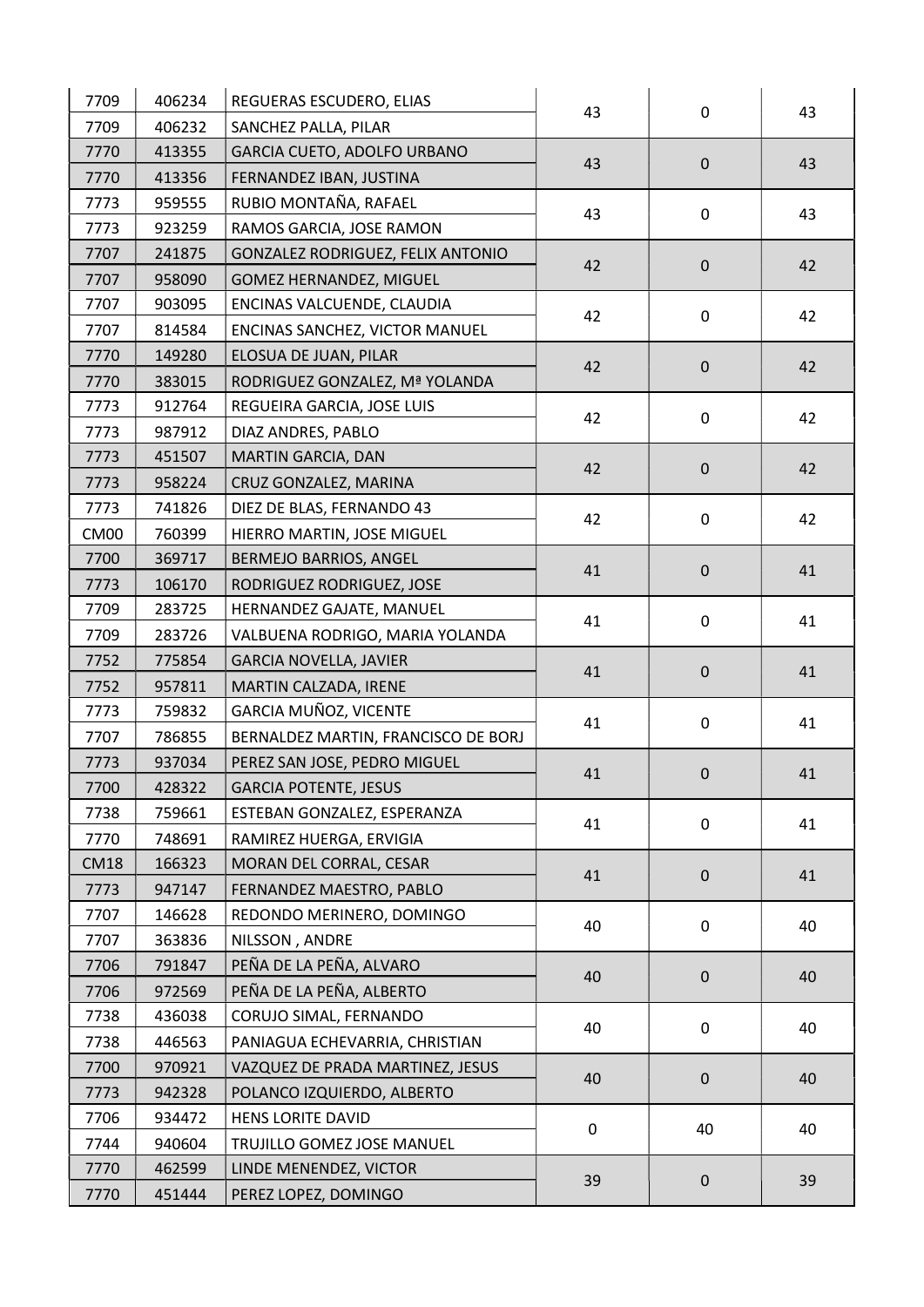| 7738        | 365043 | HERNANDEZ CRESPO, GENARO            | 39          | $\mathbf 0$ | 39 |
|-------------|--------|-------------------------------------|-------------|-------------|----|
| 7738        | 802911 | GONZALEZ DIEZ, LUIS MIGUEL          |             |             |    |
| 7773        | 772396 | DE FUENTES MARTIN, FELIX            | 39          | $\mathbf 0$ | 39 |
| 7773        | 234663 | RUBIO ISABEL, ANTONIO               |             |             |    |
| 7735        | 210714 | TURIÑO LOZANO, MANUELA              |             | 0           | 39 |
| 7735        | 818061 | MARTINEZ SANTIAGO, CESAR            | 39          |             |    |
| 7756        | 263889 | DE BUSTOS ROYUELA, ANA ISABEL       |             | $\mathbf 0$ | 39 |
| 7756        | 365035 | <b>INFANTE GARCIA, ELENA</b>        | 39          |             |    |
| 7759        | 981334 | TAVERA RODRIGUEZ RAFAEL             | 0           | 39          | 39 |
| 7771        | 382396 | DELGADO PRIETO MARTINIANO           |             |             |    |
| 7707        | 750805 | VILLAFAÑEZ LAZARO OSCAR             | $\pmb{0}$   |             |    |
| 7707        | 963938 | MARTIN RODRIGUEZ JOSE ANDRES        |             | 39          | 39 |
| 7707        | 383842 | TRECEÑO LOBATO, PEDRO               | 38          |             | 38 |
| 7709        | 933874 | TRECEÑO MARTIN, PEDRO               |             | $\mathbf 0$ |    |
| 7770        | 804583 | MARTINEZ PERAL, ANTONIO MANUEL      | 38          | $\mathbf 0$ |    |
| 7770        | 755093 | DIEZ VEGA, SEGUNDO                  |             |             | 38 |
| 7739        | 282575 | SANCHEZ LEON, ISAAC                 | 38          |             | 38 |
| 7739        | 386089 | PINDADO BERLANAS, M.ANGELES         |             | 0           |    |
| 7709        | 235553 | <b>BALSATEGUI PEREZ ANTONIO</b>     | $\pmb{0}$   | 38          | 38 |
| 7709        | 321709 | FERNANDEZ NAVARES ANTONIO           |             |             |    |
| 7728        | 982478 | SANZ PASCUAL, JAIME                 | 37          | $\mathbf 0$ | 37 |
| 7728        | 959159 | CORRAL GARCIA, EDUARDO              |             |             |    |
| 7773        | 437157 | FERNANDEZ FERNANDEZ TEOFILO         | 0           | 37          | 37 |
| 7773        | 378588 | RIOPEDRE GARCIA ANTONIO             |             |             |    |
| 7738        | 450224 | CLARO SUAREZ, IRMA MARIA            | 36          | $\mathbf 0$ | 36 |
| 7738        | 462013 | MARTINEZ ROBLES, JOSE ANTONIO       |             |             |    |
| 7738        | 760459 | <b>MARTINEZ CASADO, JUAN LUIS</b>   | 36          | $\mathbf 0$ | 36 |
| 7738        | 420512 | QUIÑONES MARTINEZ, LUIS MANUEL      |             |             |    |
| 7707        | 434785 | MENENDEZ IZQUIERDO LUIS             | $\mathbf 0$ | 36          | 36 |
| 7707        | 972108 | <b>GOMEZ LOPEZ SILVIA</b>           |             |             |    |
| 7730        | 763668 | PINEDO LOPEZ LUIS                   | $\mathbf 0$ | 36          | 36 |
| 7730        | 159173 | <b>BAYON ROBLEDO JORGE</b>          |             |             |    |
| 7713        | 509250 | PEREZ MATIA, JUAN CARLOS            | 35          | $\mathbf 0$ | 35 |
| 7713        | 364916 | BARRIO BARRIO, ROSA MARIA           |             |             |    |
| 7722        | 71309  | LOPEZ MORENO, FELIX ALBERTO         | 35          | $\mathbf 0$ | 35 |
| 7722        | 986453 | FERNANDEZ HERRERO, VICTOR           |             |             |    |
| <b>CM81</b> | 972123 | <b>GARCIA GRANDE, BEATRIZ</b>       | 35          | $\mathbf 0$ | 35 |
| 7773        | 931266 | ANTOLIN HERREROS, JAIME             |             |             |    |
| 7722        | 241100 | <b>ACEVES MARTIN DOMINGO</b>        | $\mathbf 0$ | 35          | 35 |
| 7722        | 137489 | PALOMO JIMENEZ MARIANO              |             |             |    |
| 7744        | 644094 | SANCHEZ-AGUILAR ROJAS CARLOS JOAQUI | $\pmb{0}$   | 35          | 35 |
| 7744        | 440875 | VALLE HERNANDEZ JOSE ALBERTO        |             |             |    |
| 7732        | 282574 | MARTIN MEDINA, HORTENSIO            | 34          | $\mathbf 0$ | 34 |
| 7732        | 282577 | PAZ LOPEZ, ANDRES                   |             |             |    |